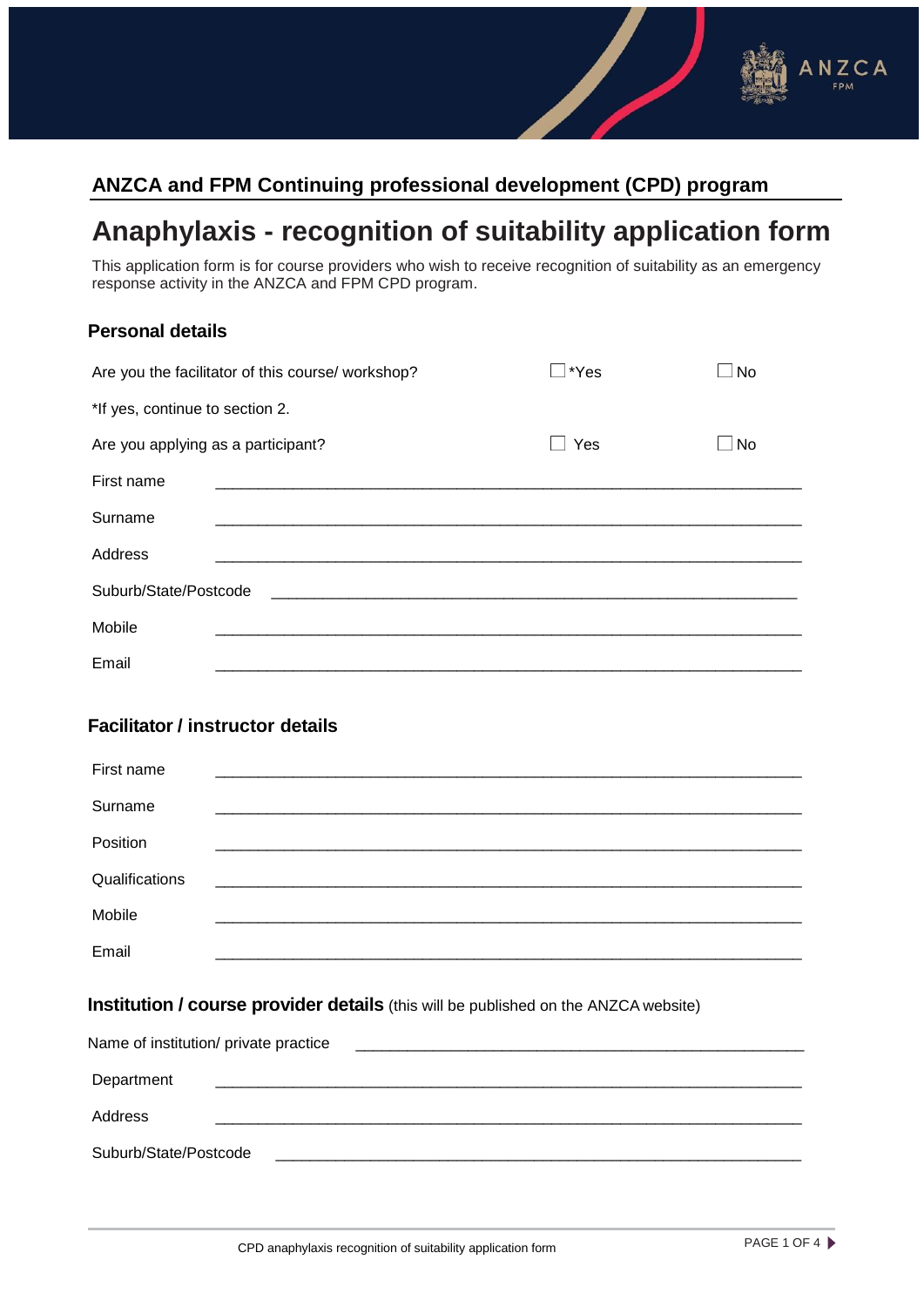

## **Session information**

| Session title                                                   |                                                                                                                                                                                                                                                                                                                      |  |  |  |  |
|-----------------------------------------------------------------|----------------------------------------------------------------------------------------------------------------------------------------------------------------------------------------------------------------------------------------------------------------------------------------------------------------------|--|--|--|--|
| If applicable, which ANZCA/FPM event is this session a part of? |                                                                                                                                                                                                                                                                                                                      |  |  |  |  |
|                                                                 | This is a once-off occurrence Start and the control of the control of the control of the control of the control of the control of the control of the control of the control of the control of the control of the control of th<br>End <b>Experiment Structure (End</b>                                               |  |  |  |  |
|                                                                 | Starting from<br>This is an ongoing session                                                                                                                                                                                                                                                                          |  |  |  |  |
|                                                                 | I acknowledge that if there are any changes to the course content or duration, I will need to reapply for<br>recognition of suitability.                                                                                                                                                                             |  |  |  |  |
|                                                                 | Along with the completed application form, I will submit a copy of the outline or structure of the<br>intended course or workshop, by the facilitator.                                                                                                                                                               |  |  |  |  |
|                                                                 | Date and the contract of the contract of the contract of the contract of the contract of the contract of the contract of the contract of the contract of the contract of the contract of the contract of the contract of the c                                                                                       |  |  |  |  |
|                                                                 | This session will cover the following:                                                                                                                                                                                                                                                                               |  |  |  |  |
|                                                                 | Knowledge                                                                                                                                                                                                                                                                                                            |  |  |  |  |
| 1                                                               | Explain why intravenous administration of medications or mucosal exposure to substances,<br>coupled with the physiological derangements associated with anaesthesia, may exaggerate<br>the speed of onset and severity of the features of anaphylaxis.                                                               |  |  |  |  |
| 2                                                               | Describe some risk factors for perioperative anaphylaxis including common patterns of<br>cross reactivity such as those within classes of neuromuscular blockers, antibiotics, colloids<br>and blue dyes.                                                                                                            |  |  |  |  |
| 3                                                               | Recognise that non-technical and teamwork skills, as well as initiation of management<br>protocols, are vital to the management of anaphylaxis.                                                                                                                                                                      |  |  |  |  |
| 4                                                               | Identify the common clinical features of anaphylaxis, including recognition that anaphylaxis<br>associated with anaesthesia may not present with all of these features, and that the onset<br>will depend on the route of administration, the severity, the patients comorbidities and may<br>be temporally delayed. |  |  |  |  |
| 5                                                               | Explain how age, comorbidities and pregnancy impact on the management of preoperative<br>anaphylaxis.                                                                                                                                                                                                                |  |  |  |  |
| 6                                                               | Describe the clinical grading of anaphylaxis and its relevance to management.                                                                                                                                                                                                                                        |  |  |  |  |
| 7                                                               | Explain the pivotal role that adrenaline plays in the treatment of perioperative anaphylaxis<br>and the need for appropriate titration of intravenous adrenaline or the use of intramuscular<br>adrenaline in order to mitigate the risks associated with adrenaline administration.                                 |  |  |  |  |
| 8                                                               | Describe the critical importance of adequate fluid resuscitation in the management of<br>hypotension.                                                                                                                                                                                                                |  |  |  |  |
| 9                                                               | Recognise refractory anaphylaxis switching to an adrenaline infusion, and calling for<br>assistance in order to review the diagnosis, ensure adequate fluid resuscitation, introduce<br>alternative therapies and institute further monitoring.                                                                      |  |  |  |  |
| 10                                                              | Describe the steps required once the patient is stabilised including relevance of<br>tryptase measurements and the reasons for serial measurements at appropriate<br>times (one, four and 24 hours from the beginning of the reaction).                                                                              |  |  |  |  |
| 11                                                              | Explain why it is the anaesthetist's responsibility to ensure that a patient is appropriately<br>investigated by a specialist testing center.                                                                                                                                                                        |  |  |  |  |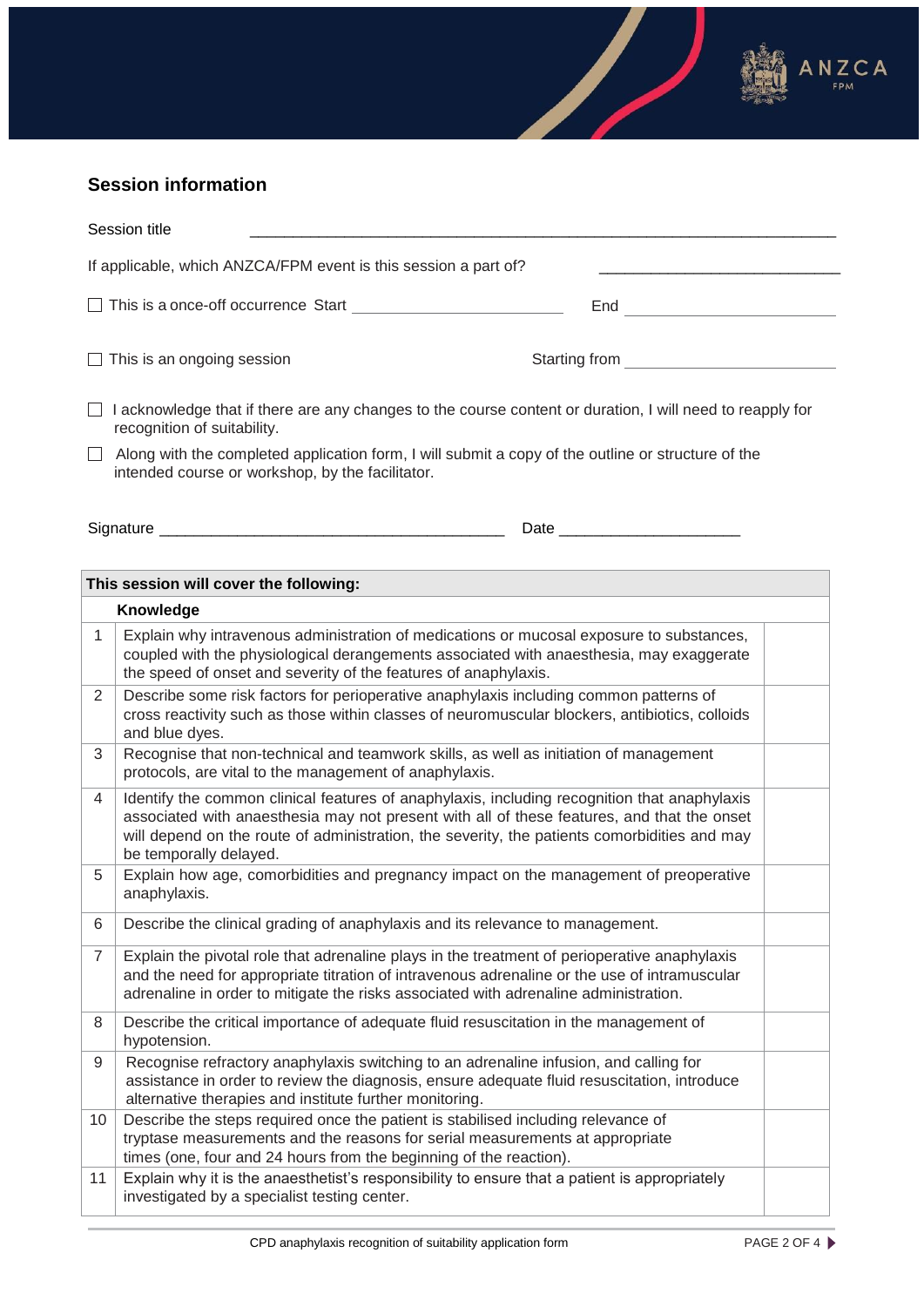

 $\frac{\partial}{\partial x^2}$ 

|                 | This session will cover the following:                                                                                                                                                                                                                                                                                       |  |  |  |
|-----------------|------------------------------------------------------------------------------------------------------------------------------------------------------------------------------------------------------------------------------------------------------------------------------------------------------------------------------|--|--|--|
| <b>Skills</b>   |                                                                                                                                                                                                                                                                                                                              |  |  |  |
| 12 <sup>2</sup> | Apply the ANZAAG Anaphylaxis during Anaesthesia: Immediate Management card for urgent<br>measures.                                                                                                                                                                                                                           |  |  |  |
| 13              | Communicate with other health professional that that a critical situation exists when<br>anaphylaxis is suspected and use cognitive aids to improve team performance.                                                                                                                                                        |  |  |  |
| 14              | Adopt the role of team leader in the treatment of anaphylaxis, coordinating the team<br>response.                                                                                                                                                                                                                            |  |  |  |
| 15              | Use the ANZAAG Anaphylaxis during Anaesthesia: Differential Diagnostic Card to grade<br>the reaction and apply this management recommendation and review other differential<br>diagnoses.                                                                                                                                    |  |  |  |
| 16              | Apply the ANZAAG Anaphylaxis during Anaesthesia: Refractory Management card in<br>situations where the Immediate Management steps would not have resulted in stabilisation<br>of the patient's vital signs.                                                                                                                  |  |  |  |
| 17              | Apply the ANZAAG Anaphylaxis during Anaesthesia: Post-Crisis Management card including<br>discussing with a patient/family about what has occurred and the planned follow up.                                                                                                                                                |  |  |  |
| 19              | Providing a list of drugs and/or other substances that were given to the patient prior to<br>the suspected episode of anaphylaxis, in order to alert health professionals in case of an<br>emergency before testing has taken place and arrange follow-up at a specialist testing<br>center.                                 |  |  |  |
|                 | <b>Structure of education session</b>                                                                                                                                                                                                                                                                                        |  |  |  |
|                 | The education session will include the following:                                                                                                                                                                                                                                                                            |  |  |  |
| $\mathbf{1}$    | Provide pre-course reading (could be web-based) that refers to the ANZCA/ANZAAG<br>Perioperative Anaphylaxis management guidelines and provides relevant foundation<br>knowledge of the session content.                                                                                                                     |  |  |  |
| $\overline{2}$  | Have a minimum total duration of ninety (90) minutes, which should be discussion of<br>cases and application of the guidelines.                                                                                                                                                                                              |  |  |  |
| 3               | Provide case-based discussion or scenario-based simulation activities to practice<br>implementation of the ANZCA/ANZAAG Perioperative Anaphylaxis management<br>guidelines.                                                                                                                                                  |  |  |  |
| 4               | Utilise anaphylaxis cases that include a variety of clinical features and degrees of<br>severity at presentation.                                                                                                                                                                                                            |  |  |  |
| 5               | Be facilitated by a post-fellowship specialist who is appropriately skilled and experienced<br>to deliver the content of the session. If possible, the facilitator will have medical education<br>experience and/or credentials.                                                                                             |  |  |  |
| 6               | Provide one per fifteen (15) participant ratio for practical simulation or workshops.<br>Facilitators must engage with each participant while they are working through scenarios to<br>ensure they are achieving the objectives of the session.                                                                              |  |  |  |
| $\overline{7}$  | Course directors who wish to record information relating to the performance or conduct of<br>participants must obtain written consent and adhere to the privacy policies of their<br>organisation and location. ANZCA does not collect this information and it is optional for the<br>course provider and director to do so. |  |  |  |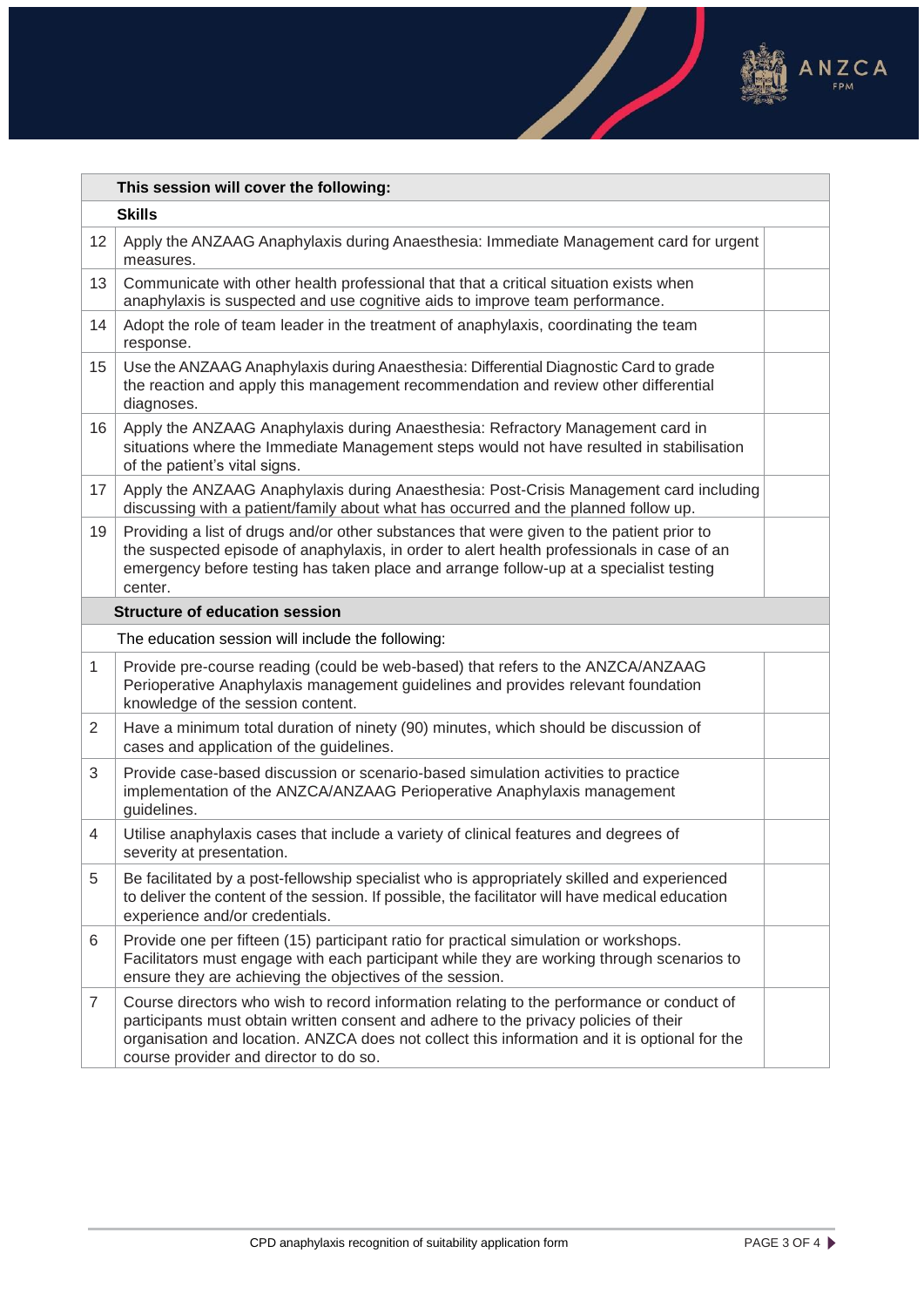

| <b>Session materials</b>                                                                    |                                                                                                |  |
|---------------------------------------------------------------------------------------------|------------------------------------------------------------------------------------------------|--|
| Session materials for delivery via workshop or group discussion will include the following: |                                                                                                |  |
|                                                                                             | Session objectives                                                                             |  |
| 2                                                                                           | Session outline                                                                                |  |
| 3                                                                                           | Facilitators' guide (including scenario outlines)                                              |  |
| $\overline{4}$                                                                              | ANZAAG Anaphylaxis management resources as handouts                                            |  |
| 5                                                                                           | Session evaluation forms for feedback from participants                                        |  |
| 6                                                                                           | Participant list template to record date, venue, names and appointment type of<br>participants |  |

#### **Comments:**

Please send your completed form along with a copy of the outline or structure of the intended course/workshop to the CPD Team at cod@anzca.edu.au or mail them to:

CPD Team ANZCA House 630 St Kilda Road Melbourne VIC 3004 Australia